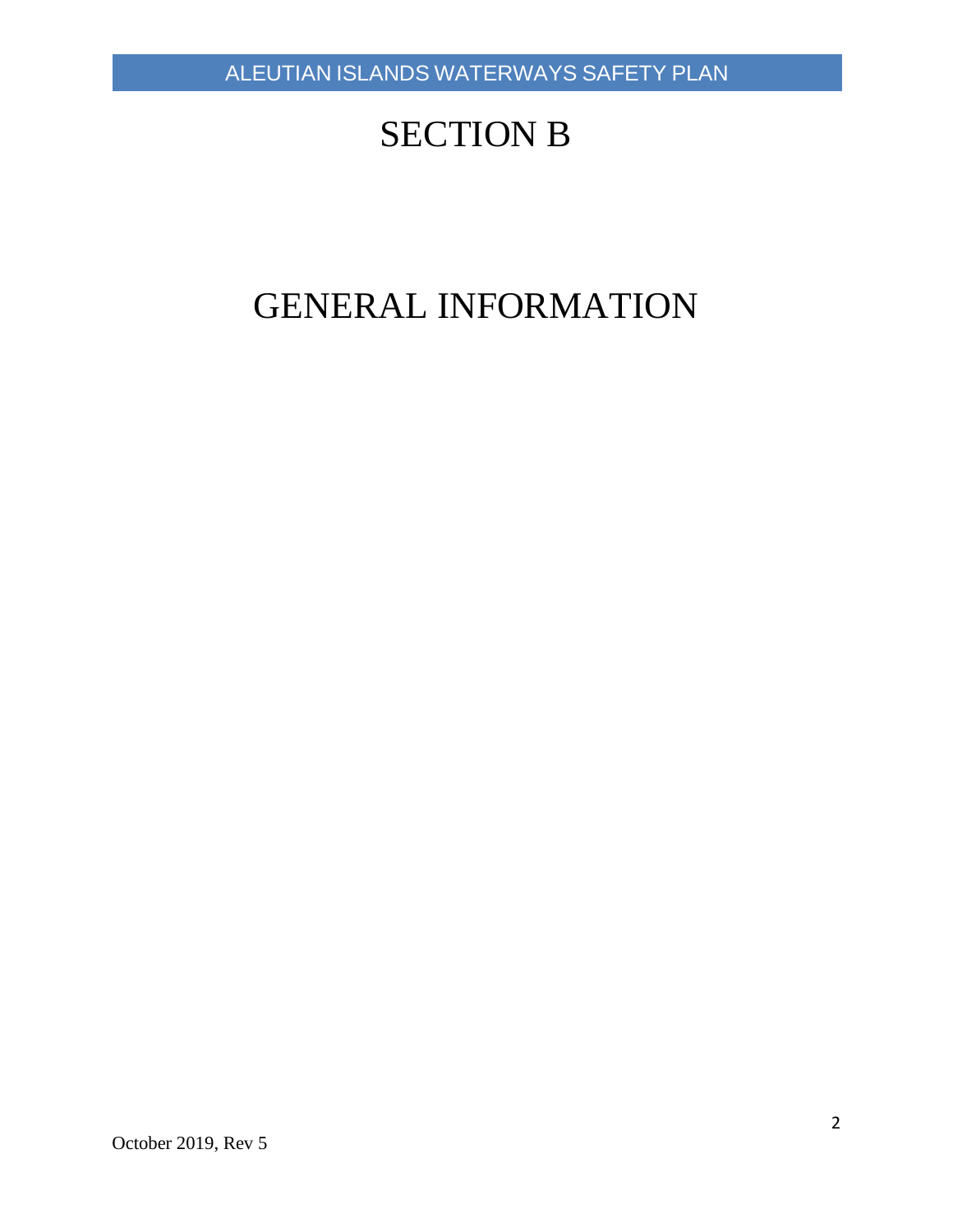The web address to receive and/or view the LNM and the yearly Special Local Notice to Mariners (SLNM) is:

#### [http://www.navcen.uscg.gov/?pageName=lnmDistrict&region=17](http://www.navcen.uscg.gov/?pageName=lnmDistrict®ion=17)

Mariners can submit information to be published into the LNM by contacting the 17<sup>th</sup> Coast Guard District at: [D17-PF-D17-LNM@uscg.mil](mailto:D17-PF-D17-LNM@uscg.mil)

Mariners are urged to take advantage of automatic chart distribution as a quick and easy way to ensure the most up to date charts are on board.

Note: NOAA Electronic Navigational Chart (ENC) numbers are listed for vessels navigating using Electronic Chart Display and Information Systems (ECDIS) that comply with International Maritime Organization (IMO) requirements for Safety of Life at Sea (SOLAS) classed vessels.

#### **B.10. OIL SPILL RESPONSE AND PREPAREDNESS**

Certain vessel owners are required, under federal and state law, to hold approved vessel response plans for discharges of oil and hazardous substances. Federal and Alaska laws also require vessel owners to demonstrate financial responsibility to respond to a discharge from their vessels. Vessel owners can arrange to obtain vessel response plans and certificates of financial responsibility through their qualified individuals. The failure of a vessel to comply with state and/or federal requirements may result in the imposition of civil penalties or criminal fines.

The federal and state governments will designate on-scene coordinators to oversee the vessel owner's response to an oil spill. The designated federal and state on scene coordinators will ensure that an owner's response complies with national and area contingency plans covering the area of the discharge.

#### **B.10.1. Vessel Response Plan Requirements and Applicability**

Certain vessels, while operating in federal or state waters off the coastline of Alaska, are required to hold vessel response plans to respond to a discharge of oil or hazardous substances from the vessel.

#### **Federal VRP**

Tank vessels and non-tank vessels of over 400 gross tons, bound for or departing from a U.S. port, while navigating within the U.S. Exclusive Economic Zone (out to 200 miles from the U.S. coastline), are required by federal law to hold a USCG-approved vessel response plan (VRP).

The USCG has determined that the available response resources in all areas within the Aleutian Islands are inadequate to allow a vessel owner to meet federal response planning standards for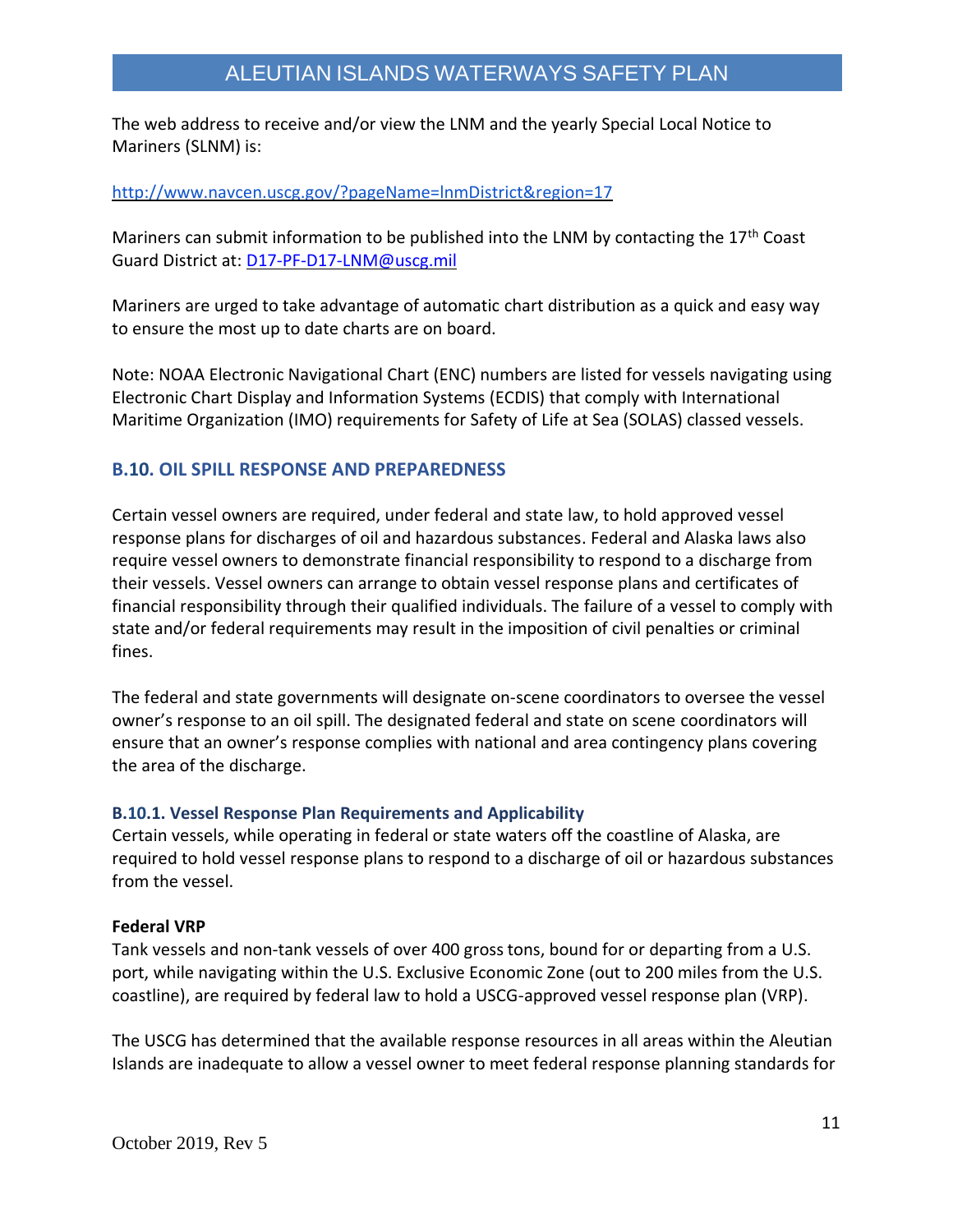discharges of oil in those areas. In order to satisfy federal VRP requirements, vessel owners must demonstrate that they have implemented approved alternative planning criteria (APC).

#### **State Oil Discharge Prevention & Contingency Plan**

Tank vessels and non-tank vessels of over 400 gross tons, while operating within Alaska state waters (out to 3 miles from the Alaska coastline), are required by Alaska law to have an Alaska State contingency plan, approved by the Alaska Department of Environmental Conservation.

#### **Innocent Passage/Emergency Exceptions**

The federal VRP requirements do not apply to vessels that are in innocent passage, on a voyage in which the vessel is not bound for a U.S. port or place. The State of Alaska planning requirements do not apply to a vessel that is transiting through state waters, or to vessels entering an Alaska port due to a force majeure event such as a medical emergency.

#### **B.10.2. Certificate of Financial Responsibility (COFR) Requirements and Applicability**

#### **Federal COFR**

All vessels greater than 300 gross tons using the navigable waters of the United States, or any vessel, regardless of tonnage, that is lightering or transshipping oil within 200 miles of the U.S. coastline, are required to carry a federal certificate of responsibility.

#### **Alaska COFR**

All tank vessels, and non-tank vessels greater than 400 gross tons, are required to have an Alaska state certificate of responsibility, when operating in Alaska state waters. Alaska state COFR requirements do not apply to vessels in innocent passage or those calling at an Alaska port due to a force majeure event.

#### **B.10.3. Notification of Discharge or Substantial Threat of a Discharge**

The master or person in charge of a vessel from which oil is discharged, or from which there is a substantial threat of a discharge of oil, must immediately notify the USCG National Response Center of the discharge or the substantial threat of a discharge. For vessels operating under a federal VRP, the master or person in charge should also follow all reporting requirements specified in the VRP.

The master or person in charge of a vessel operating in waters of the State of Alaska must immediately notify the State of Alaska Department of Environmental Conservation (ADEC) of a discharge of oil into state waters from the vessel.

#### **OIL DISCHARGE NOTIFICATION NUMBERS**

USCG National Response Center: 1-800-424-8802 ADEC: (907) 269-3063; Outside normal business hours call 1-800-478-9300 (International: 1-907-269- 0667)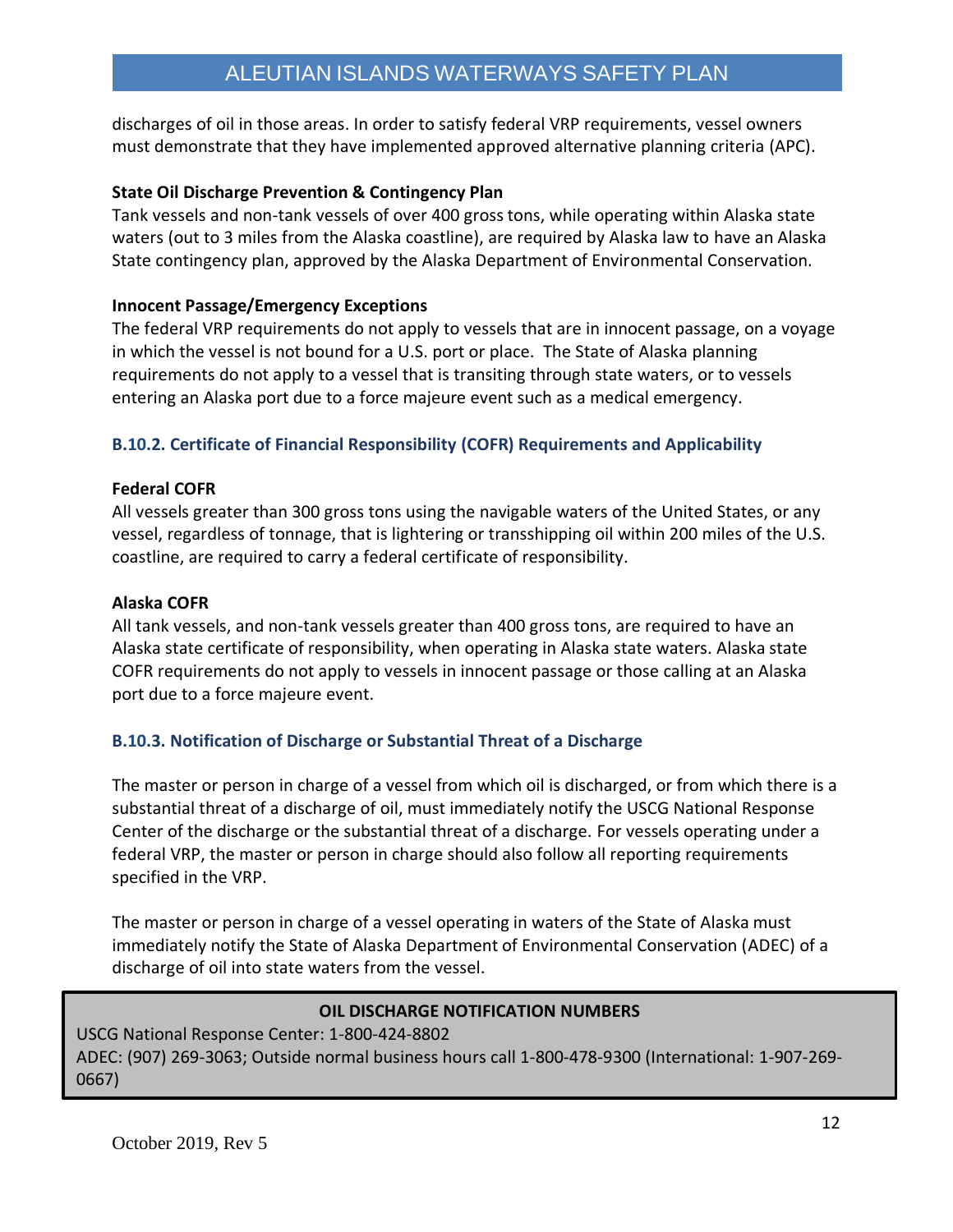#### **B.11. FISHING VESSEL-SHIPPING CONFLICTS**

The combination of a projected increase in international shipping activity, high environmental sensitivity, and the economic reliance of local communities on what is one of the largest fisheries in the United States, makes the Aleutian Island archipelago and Pribilof Islands a highrisk region for hazards resulting from international shipping. Historically, commercial fishing vessel activity has dominated vessel traffic within the Eastern Bering Sea and Aleutian Islands region. Statistics systematically collected by the Alaska Marine Exchange have determined that fishing vessel traffic account for nearly 60% of the vessel transits within the region.

Figure B-6 shows the type of vessels operating in the Aleutians captured as a one-month summary of maritime activity in early 2018. The light green lines are cargo vessels (bulkers, container ships and reefer ships), the dark green is fishing vessels and blue are government vessels. AIS data has been and will continue to be a valuable source of information for assessing and managing risk in the region.



*Figure B-6. One-month summary of marine activity in early 2018.*

Fishing vessel traffic consists both of vessels transiting to and from port (largely Unalaska and Akutan) to the fishing grounds, as well as fishing vessels engaged in fishing while on the fishing grounds. Fishing vessels typically seen in the region run from small catcher vessels (58' pot fishers, seiners or longliners) that operate in near coastal waters to 300' trawl catcher processors (CP) that operate offshore, year-round, hundreds of miles from the nearest port. Different kinds of fishing vessels are on the grounds, transiting to / from port at different times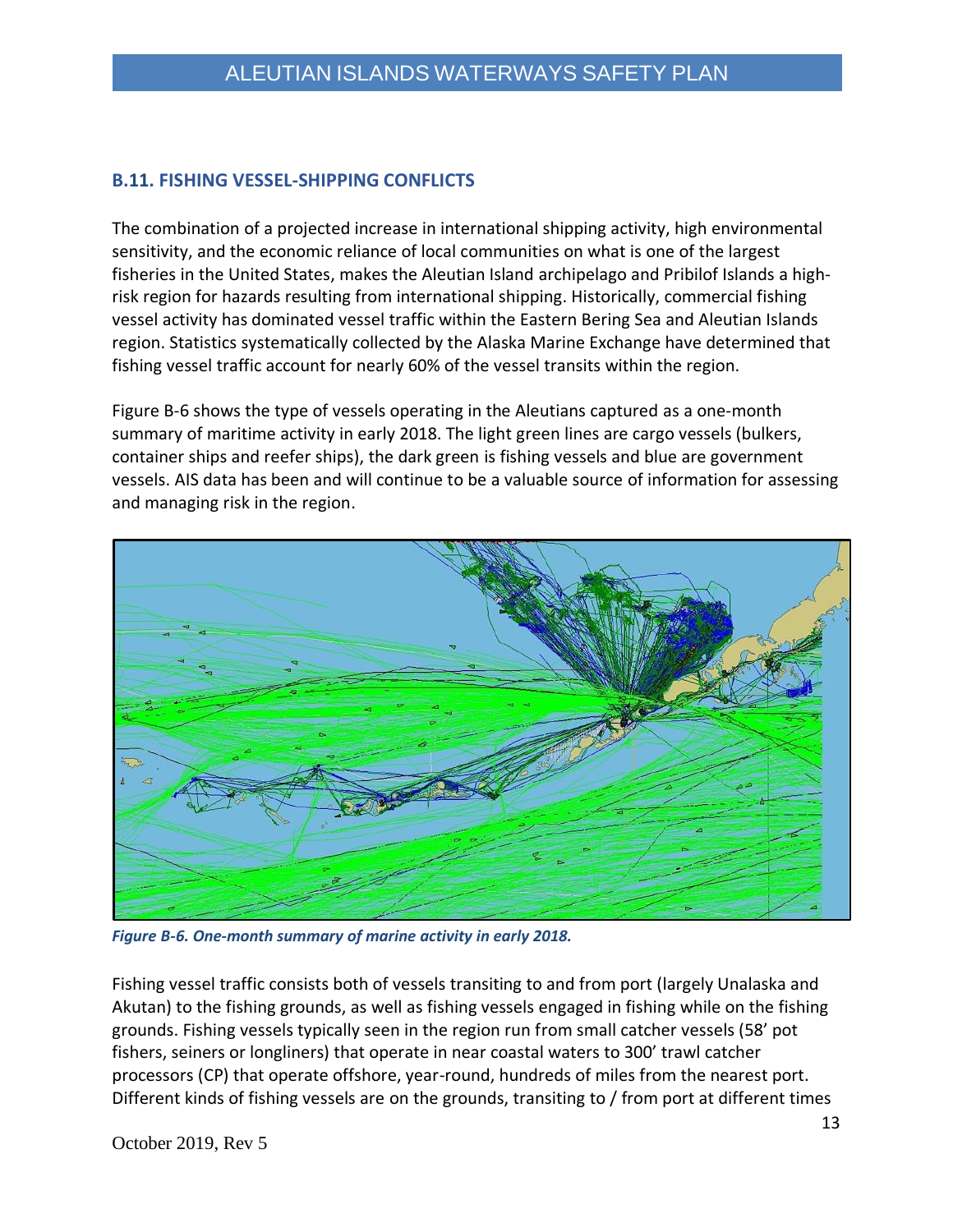of the year. The presence of the vessels on the grounds and navigating across the Great Circle Route both create hazards for deep draft vessels transiting the area.

| <b>Vessel Type</b>       | <b>Operating</b><br><b>Season</b> | <b>Fleet</b><br><b>Vessel</b><br><b>Total</b> | <b>Gear Type</b> | <b>Typical</b><br><b>Vessel Size</b> | <b>Navigation Risk Factors</b>              |
|--------------------------|-----------------------------------|-----------------------------------------------|------------------|--------------------------------------|---------------------------------------------|
| <b>Longline CP</b>       | $Jan - Dec$                       | 28                                            | Longline         | $135 - 150'$                         | Gear not always tended                      |
| <b>Trawl CP</b><br>(AFA) | $Jan - Apr$<br>$Jun - Oct$        | 16                                            | Trawl            | $270 - 365'$                         | Maneuverability restricted<br>when trawling |
| <b>Trawl CP</b><br>(A80) | $Jan - Dec$                       | 19                                            | Trawl            | $135 - 260'$                         | Maneuverability restricted<br>when trawling |
| <b>Trawl CV</b>          | $Jan - Apr$<br>$Jun - Oct$        | 100                                           | Trawl            | $100 - 165'$                         | Maneuverability restricted<br>when trawling |
| Pot CV                   | $Jan - Apr$<br>$Oct - Dec$        | 60                                            | Pot              | $100 - 135'$                         | Gear not always tended                      |
| <b>Longline CV</b>       | $Apr - Oct$                       | 35                                            | Longline         | $50 - 60'$                           | Gear not always tended                      |
| Pot CV                   | $Oct - Dec$                       | 35                                            | Pot              | <60'                                 | Gear not always tended                      |

*Table B-1. Fishing Vessels in the Aleutian Islands Region.*

Vessels in the fleets described above are typically constructed of steel and equipped with VHF radios, AIS, satellite phones. Larger vessels are occasionally equipped with GMDSS equipment. It should be noted that in addition to the vessels themselves, fixed gear fishing vessels (pot and longline), can also create additional navigation hazards when fishing their pot gear and longline gear on the grounds. While this gear is marked with visual buoys, the buoys are not equipped with any kind of transmitter and could be susceptible to being struck by a passing deep draft vessel.

Increased fishing vessel traffic congestion can occur at certain times of the year and coincides with the start of certain fishing seasons. Most major fisheries (cod, pollock, flatfish, and crab) begin during the month of January. While the start of those fisheries is spread throughout the month, they all persist well into March, resulting in a high level of vessel traffic around Dutch Harbor for the first part of the year. On the grounds, trawl C/Vs are heavily concentrated in late January – mid February while they are fishing for cod near Unimak Island. Similarly, C/Vs using pot gear to fish for cod are concentrated at the same time of year in the same locations. In contrast, longline C/P are typically widely dispersed, with each vessel typically fishing a 20 x 20 NM box. Other fisheries tend to be more temporally dispersed across larger areas.

While there are existing vessel traffic management practices in place, specifically the Unimak Pass Safety Fairway (established in 1986) and the Two-Way Routes and Precautionary Areas in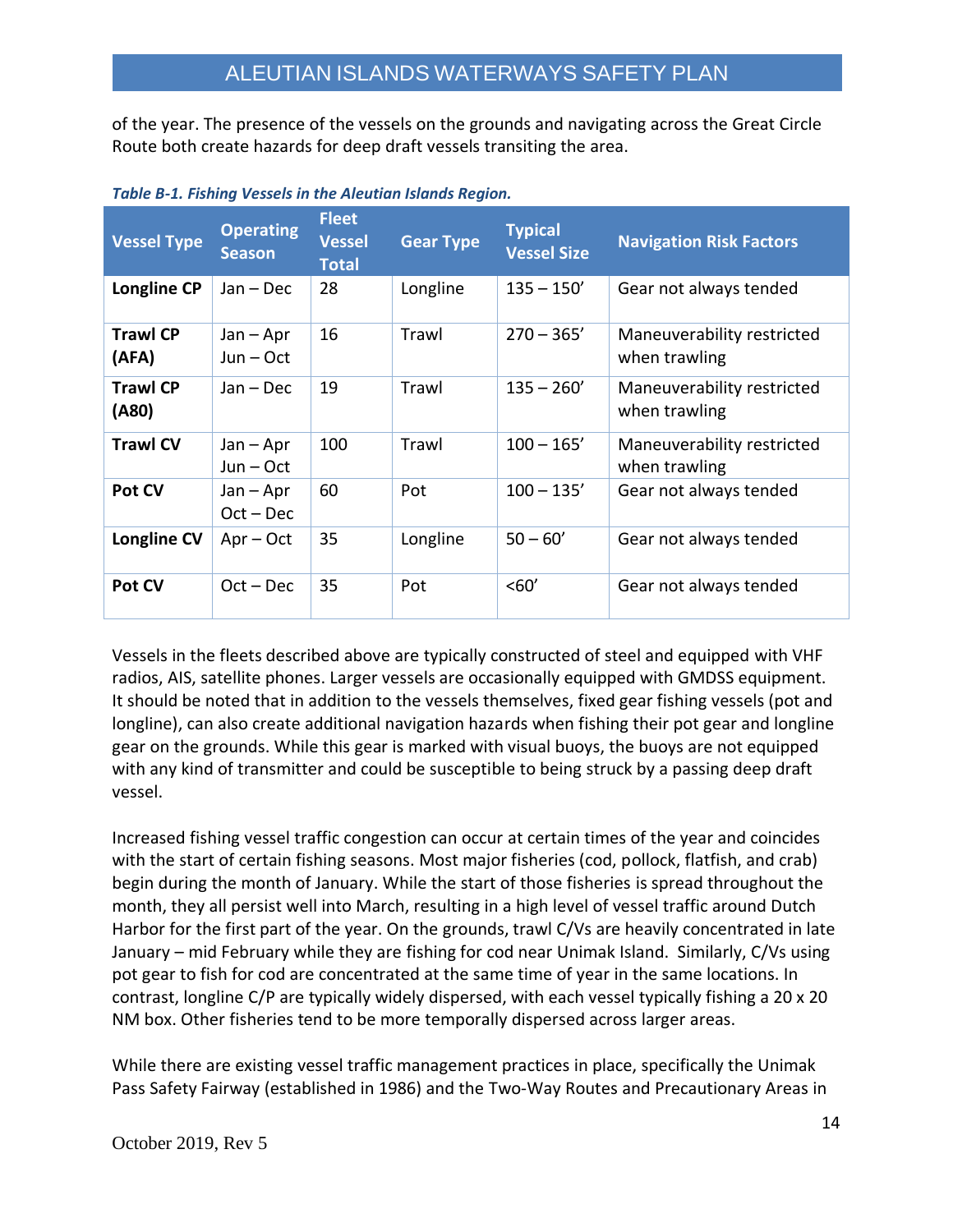#### ALEUTIAN ISLANDS WATERWAYS SAFETY PLAN

the Bering Sea and the Bering Strait (established in 2018), they are designed to facilitate (west – east) and (north – south) traffic of deep draft vessels transiting the area. The two traffic management schemes are not integrated at this time and overlay the traffic patterns used by fishing vessels operating out of Unalaska and Akutan.

Note: There have been a limited number of collisions at-sea between fishing vessels and much larger deep draft vessels on transit via the Great Circle Route.

#### **B.12. MARINE MAMMAL CONFLICT AVOIDANCE**

Given the abundance and diversity of marine mammals in the Aleutian and Pribilof Island region and continued increases in vessel activity, there is significant potential for conflicts between marine mammals and vessels operating in the region. The Marine Mammal Protection Act of 1972 (MMPA) protects all marine mammals and established a national policy to prevent marine mammal species and populations from declining beyond the point where they ceased to be significant functioning elements of the ecosystems of which they are a part. Figure B-7a and B-7b show the variety of marine mammals in the region. This section provides general guidance for interacting with marine mammals as well as specific information regarding endangered and protected species found in the region.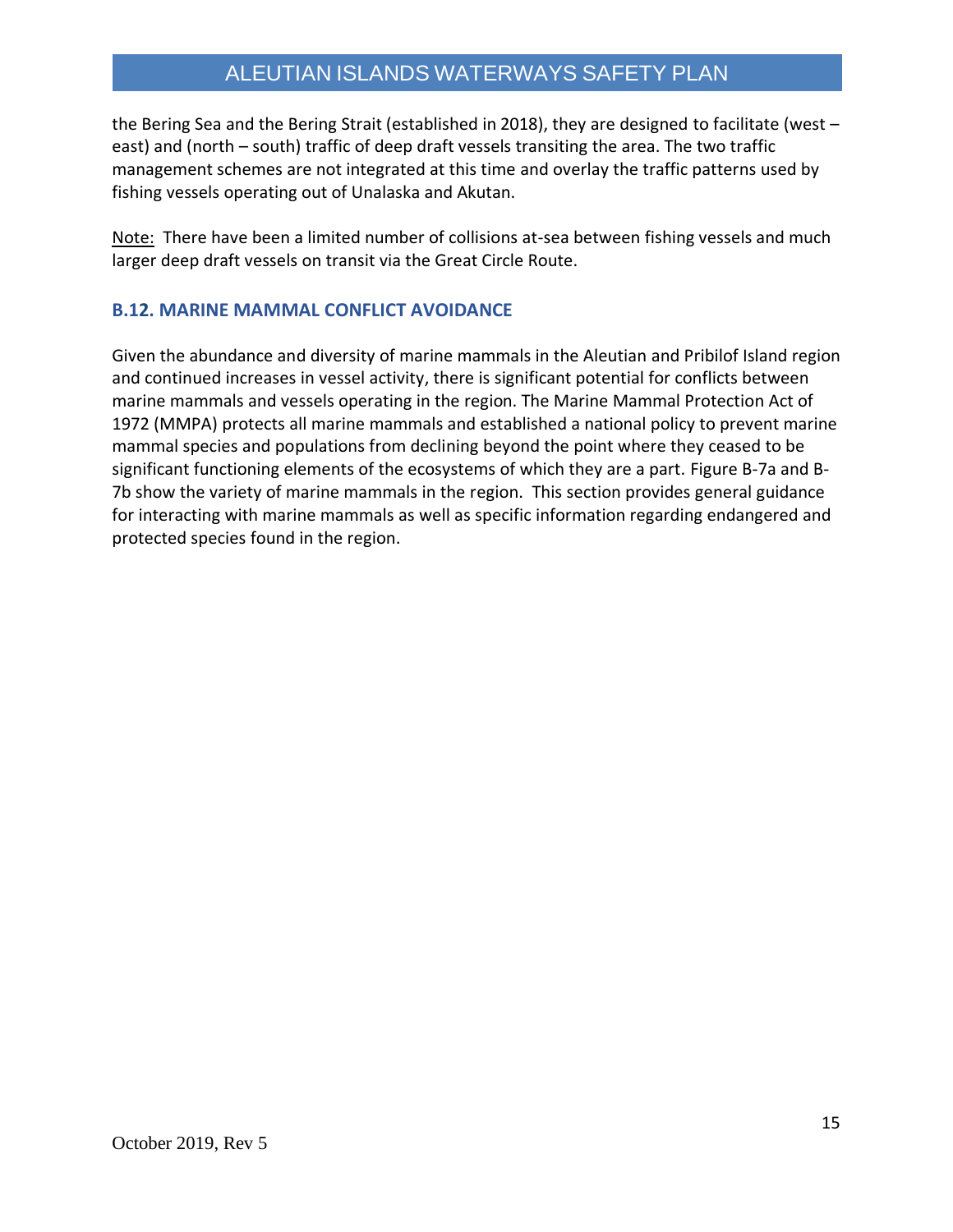### ALEUTIAN ISLANDS WATERWAYS SAFETY PLAN



*Figure B-7a. Marine Mammals of the U.S. North Pacific and Arctic.*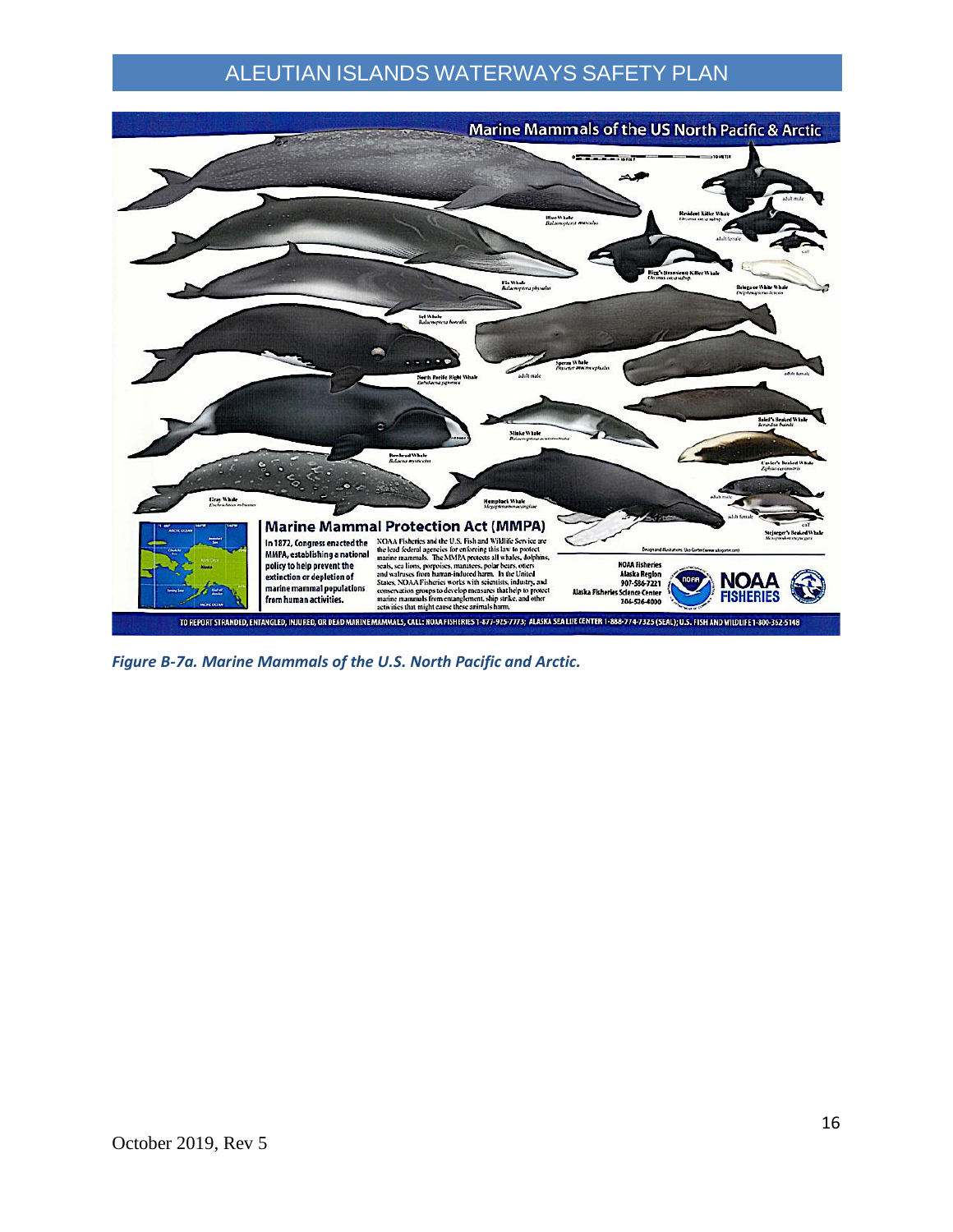

*Figure B-7b. Marine Mammals of the U.S. North Pacific and Arctic.*

#### **B.12.1. General Guidance for Interacting with Marine Mammals**

- Where possible, do not approach observed marine mammals and avoid interacting with them by giving them a wide berth.
- In the event marine mammals cannot be given a wide berth, maintain a minimum distance of 500 yards from the animal and stay downwind if possible.
- Vessels should be slowed to 10 knots or less when whales are sighted, allowing both the vessel captain and the whale an opportunity to change direction and avoid impact.
- Actions that disrupt or alter the animal's behavior are considered harassment under the MMPA (see table below for full definition).
- Document, and photograph if possible, any abnormal marine mammal behavior or entanglements and share the information with NOAA Fisheries.
- If a marine mammal is observed to be entangled, injured, or is otherwise in distress contact the **NOAA 24-hr Stranding Hotline: (877) 925-7773**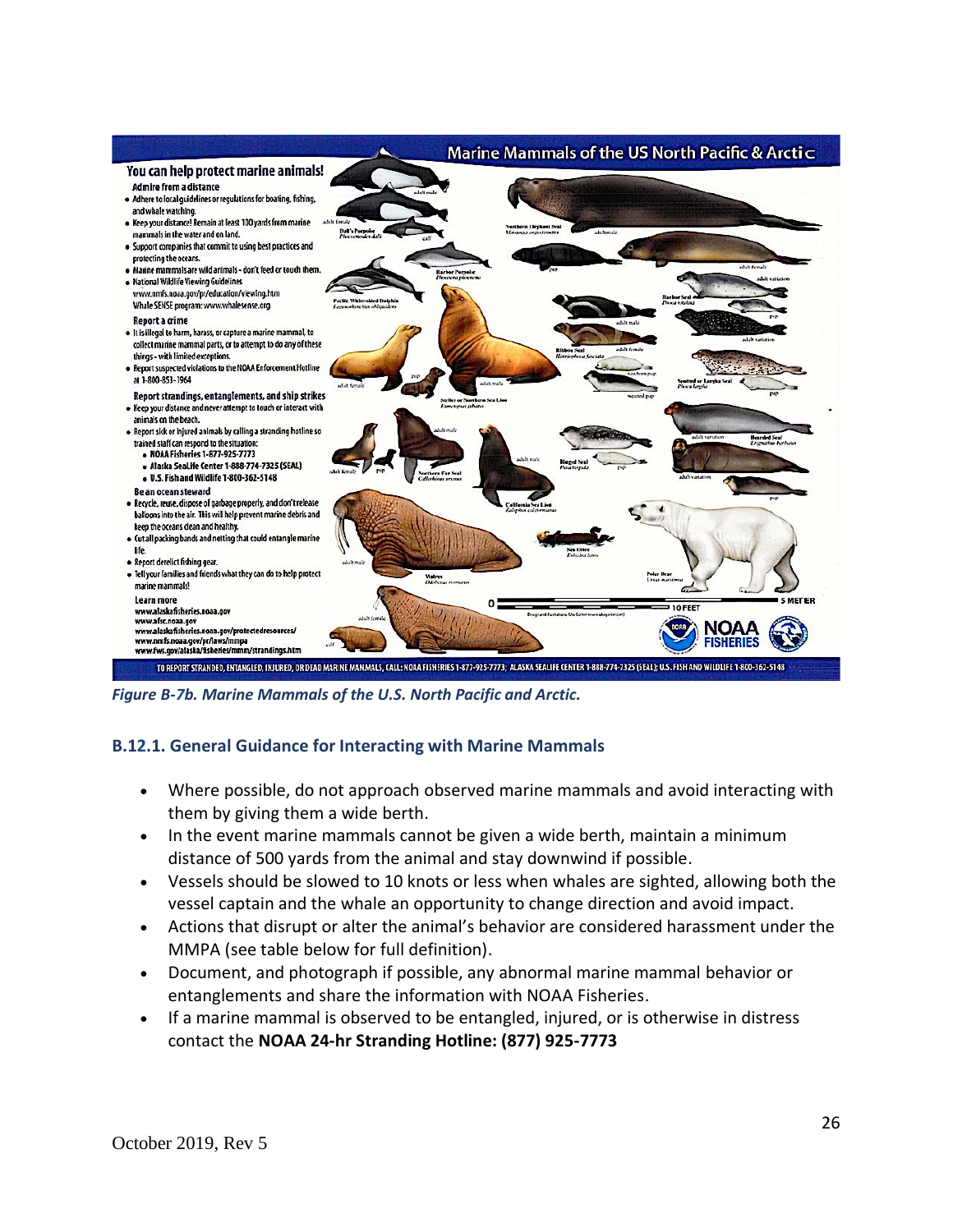| Definition of Harassment under the Marine Mammal Protection Act |                                                                                                                                                                                                                                                         |  |  |  |  |
|-----------------------------------------------------------------|---------------------------------------------------------------------------------------------------------------------------------------------------------------------------------------------------------------------------------------------------------|--|--|--|--|
| <b>Level A harassment</b>                                       | Any act of pursuit, torment, or annoyance that has the potential to<br>injure a marine mammal or marine mammal stock in the wild.                                                                                                                       |  |  |  |  |
| <b>Level B harassment</b>                                       | Acts that have the potential to disturb (but not injure) a marine<br>mammal or marine mammal stock in the wild by disrupting behavioral<br>patterns, including, but not limited to, migration, breathing, nursing,<br>breeding, feeding, or sheltering. |  |  |  |  |
| Report marine mammal harassment!                                |                                                                                                                                                                                                                                                         |  |  |  |  |
| NOAA Fisheries Enforcement Hotline: (800) 853-1964              |                                                                                                                                                                                                                                                         |  |  |  |  |

### *Table B-2. Definition of Harassment under the Marine Mammal Protection Act*

#### **B.12.2. Restricted Areas for Vessel Traffic**

There are areas within the Aleutian and Pribilof Islands that have legal protections restricting vessels from entry. It is prohibited to adversely modify designated critical habitat. Designated no-entry zones for Steller sea lion critical habitat can be found in 50 CFR 224.103(d) at [https://www.law.cornell.edu/cfr/text/50/224.103.](https://www.law.cornell.edu/cfr/text/50/224.103)

*Note: Vessels may enter these areas in cases of emergency or with written authorization from the appropriate government entity.* 

#### **B.12.3. Awareness Areas for Vessel Traffic**

Marine mammals can be found throughout the Aleutian and Pribilof Islands. Humpback whales and killer whales are present year-round. Other species, such as fin whales, gray whales and North Pacific right whales – the rarest of all large whale species - are present seasonally (early spring to late fall) and are concentrated in Aleutian marine passes during their migration. Other areas to be aware of are the North Pacific Right Whale critical habitat areas. Vessels should minimize operations in these areas as practical and maintain a vigilant watch while operating within them. For more information on North Pacific right whales, see Figure B-8 or click on the following link:<https://www.fisheries.noaa.gov/species/north-pacific-right-whale>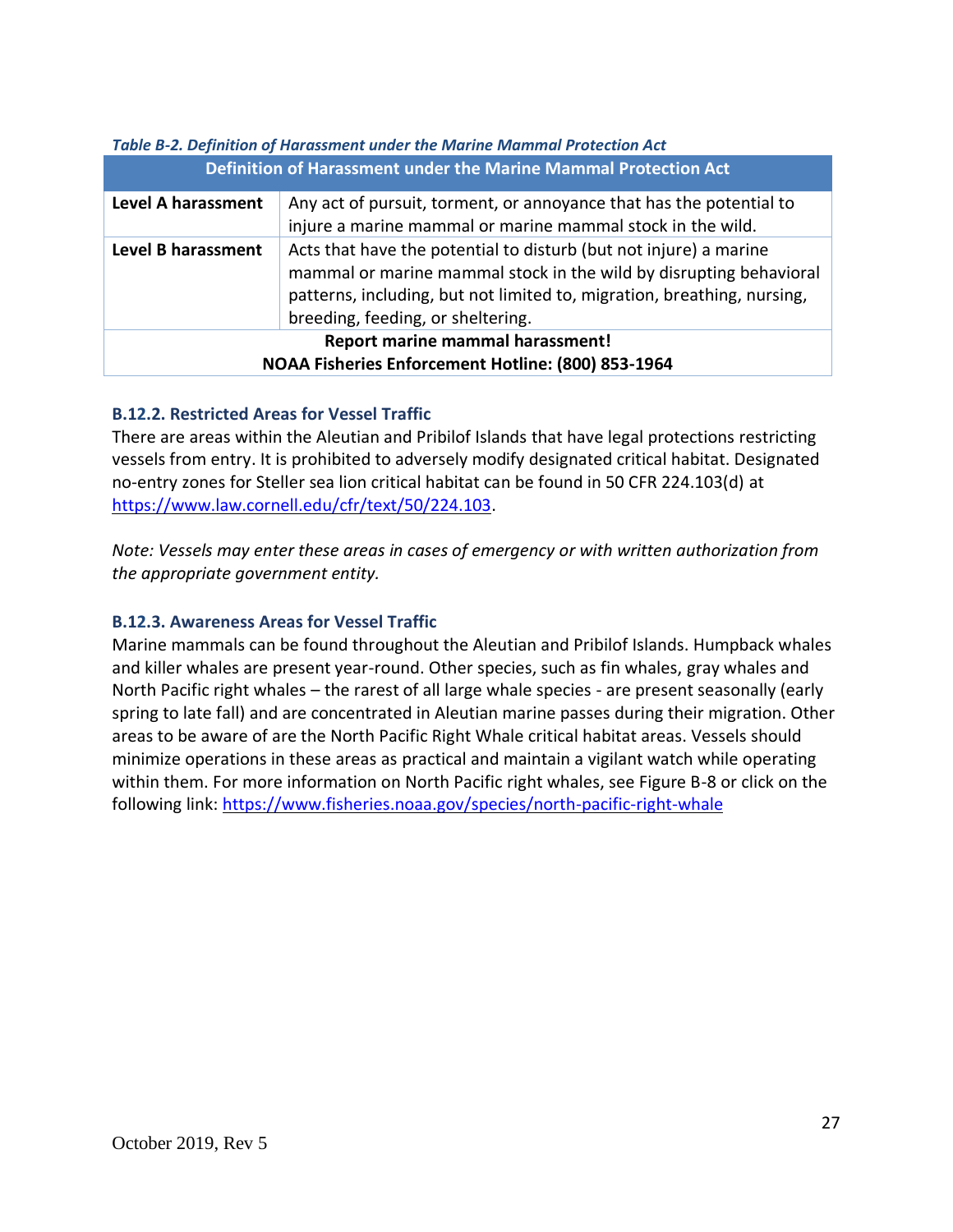

*Figure B-8. North Pacific Right Whale critical habitat*

Steller sea lions are designated as endangered under the Marine Mammal Protection Act and congregate near rookeries and haulouts during the spring/summer breeding season. They disperse widely outside of the breeding season, without clearly defined migratory routes. Their distribution and movements are most likely affected by seasonal prey availability and can vary significantly between years. Designated critical habitat for Steller sea lions includes a 20 nautical mile buffer around all major haulouts and rookeries (50 CFR 226.202).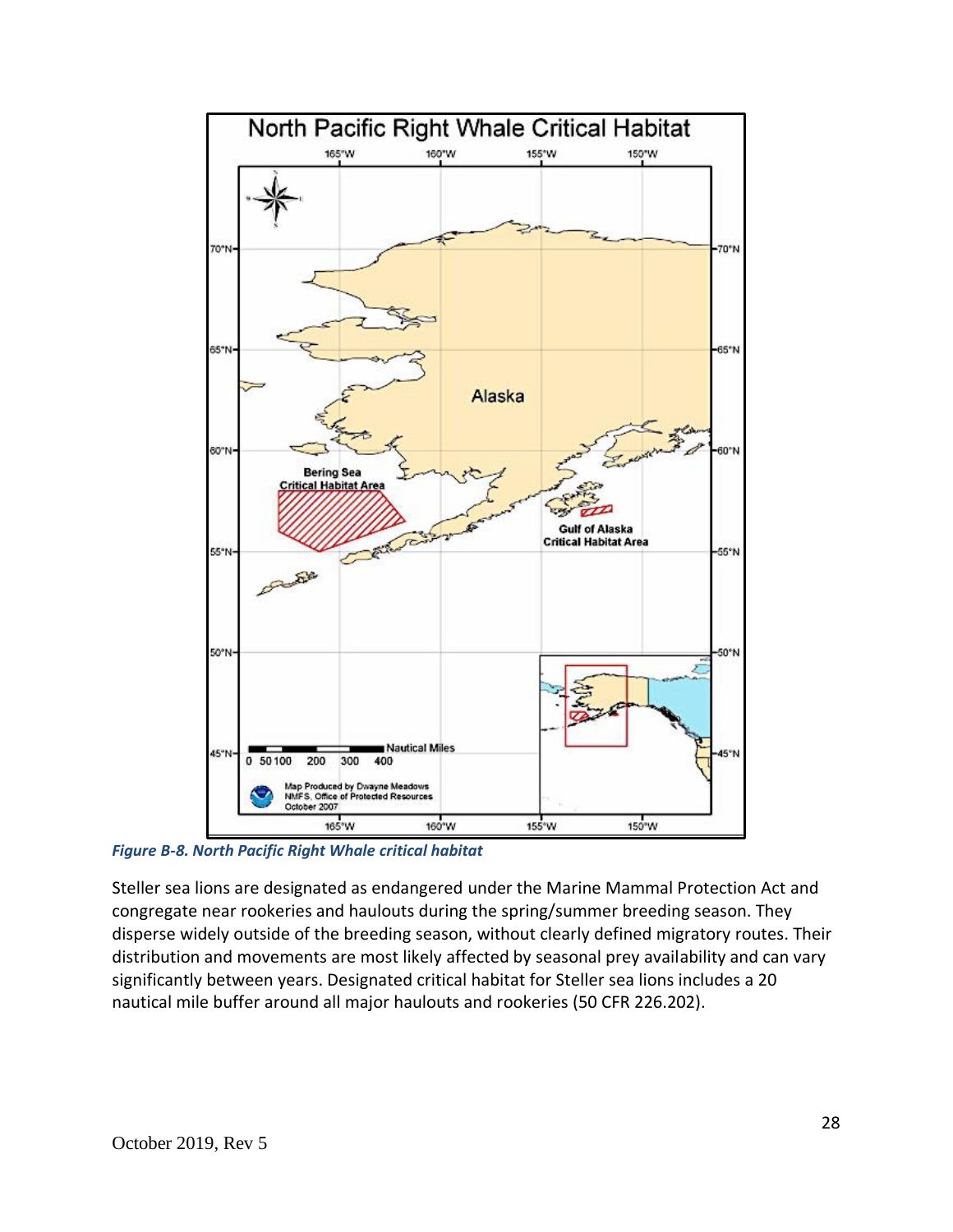

*Figure B-9. Critical habitat designated for the Steller sea lion in western Alaska.*

Northern sea otters are distributed within 3 miles around many of the islands in the Aleutian chain and the islands of the lower Alaska Peninsula at very low densities and are designated as threatened under the Marine Mammal Protection Act.

Northern fur seals are designated as a depleted species under the Marine Mammal Protection Act. They range from Japan to Southern California and north through the Bering Sea, and seasonally inhabit the Bering Sea and the Gulf of Alaska. Fur seals will spend months at a time at sea. Major northern fur seal rookeries and haulouts in Alaska occur on the Pribilof Islands and on Bogoslof Island. During the breeding season, % of the total world population will be found in the Pribilof Islands.

#### **B.12.4. General Species Information**

Marine Mammal identification tools for mariners [https://www.fisheries.noaa.gov/resource/outreach-and-education/marine-mammals-us-north](https://www.fisheries.noaa.gov/resource/outreach-and-education/marine-mammals-us-north-pacific-arctic)[pacific-arctic](https://www.fisheries.noaa.gov/resource/outreach-and-education/marine-mammals-us-north-pacific-arctic)

#### *Information regarding Endangered Species in the Aleutian and Pribilof Islands*

As defined in the Endangered Species Act (ESA), endangered species are any species in danger of extinction throughout all or a significant portion of its range. Within the Aleutian and Pribilof Islands region this includes the following species: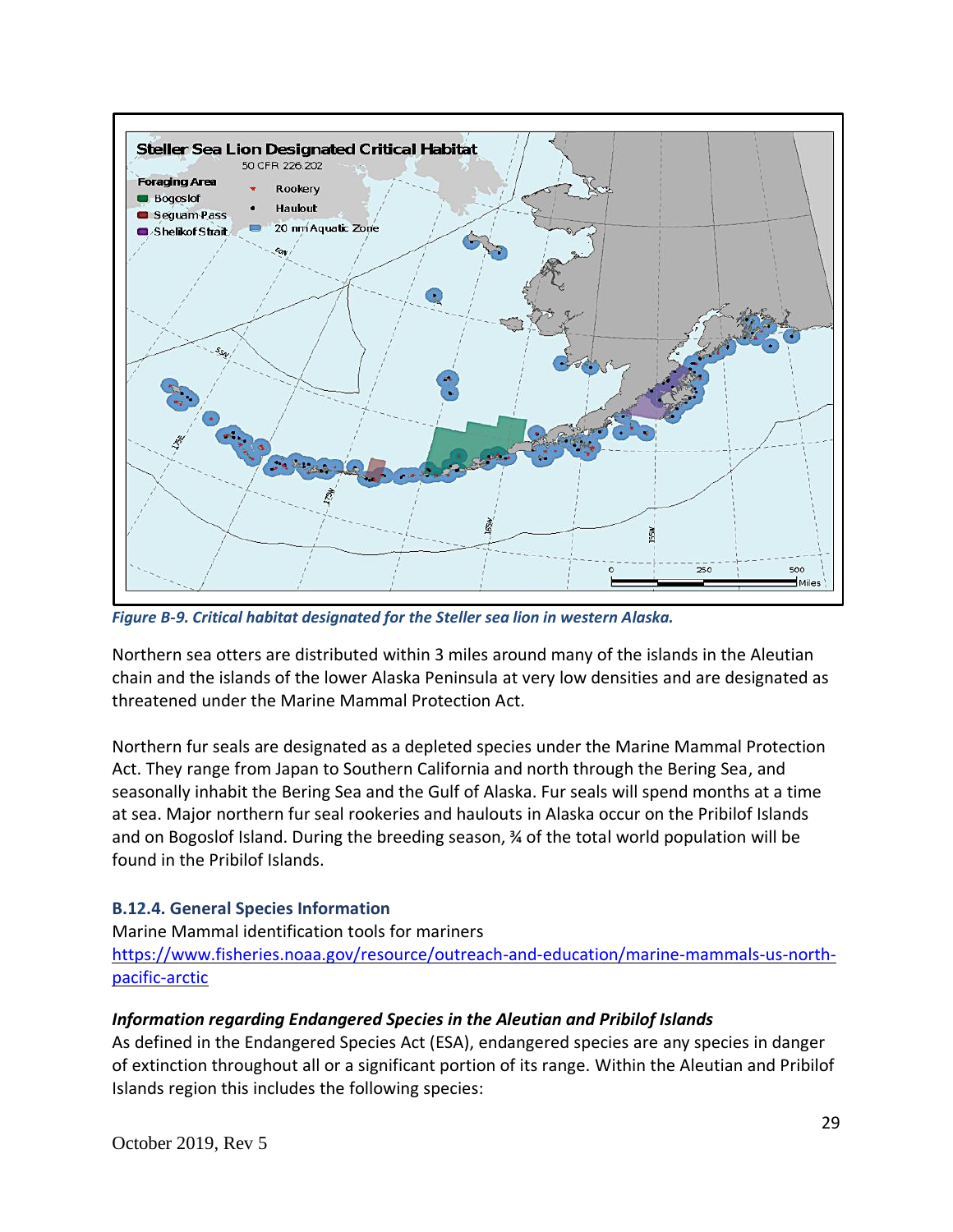| <b>Listed Species</b>                    | <b>Scientific Name</b>  | <b>Status</b> |
|------------------------------------------|-------------------------|---------------|
| Short-tailed albatross                   | Diomedea albatrus       | Endangered    |
| Blue whale                               | Balaenoptera musculus   | Endangered    |
| Humpback whale                           | Megaptera novaeangliae  | Endangered    |
| Fin whale                                | Balaenoptera physalus   | Endangered    |
| Sei whale                                | <b>Balaena borealis</b> | Endangered    |
| Sperm whale                              | Physeter macrocephalus  | Endangered    |
| North Pacific right whale                | Eubalaena japonica      | Endangered    |
| Steller sea lion (Western<br>population) | Eumetopias jubatus      | Endangered    |

#### *Information regarding Threatened Species in the Aleutian and Pribilof Islands*

Threatened species are any species likely to become an endangered species within the foreseeable future throughout all or a significant portion of its range. Within the Aleutian and Pribilof Islands region this includes the following species:

| <b>Listed Species</b> | <b>Scientific Name</b> | <b>Status</b> |
|-----------------------|------------------------|---------------|
| Steller's eider       | Polysticta stelleri    | Threatened    |
| Spectacled eider      | Somateria fischeri     | Threatened    |
| Northern sea otter    | Enhydra lutris kenyoni | Threatened    |

#### *Additional Information & Other Resources*

The following organizations provide additional information regarding the protected marine mammal resources within the Aleutian and Pribilof Islands:

- 1. **National Marine Fisheries Service** (NMFS) provides additional information regarding marine mammals in Alaska on their website: [https://www.fisheries.noaa.g](https://www.fisheries.noaa.gov/alaska)[ov/alaska](https://www.fisheries.noaa.gov/alaska)
- 2. **US Fish and Wildlife Service** (USFWS)
- 3. **World Wildlife Fund** (WWF)
- 4. **Whale Alert** is an online and phone-based app, which can be at: <http://www.whalealert.org/> and used to identify and report all marine mammal sightings.

#### **B.13. PRIORITY AREAS FOR BOTTOM SURVEY**

The National Oceanic and Atmospheric Administration (NOAA) has a statutory mandate to collect hydrographic data in support of nautical chart compilation for safe navigation and to provide background data for engineers, scientific, and other commercial and industrial activities. Hydrographic survey data primarily consist of water depths, but may also include features such as rocks, wrecks, navigation aids, shoreline identification, and bottom type information. NOAA is responsible for archiving and distributing the source data as described in this metadata record. The National Ocean Service (NOS) has 2.1 million bathymetric soundings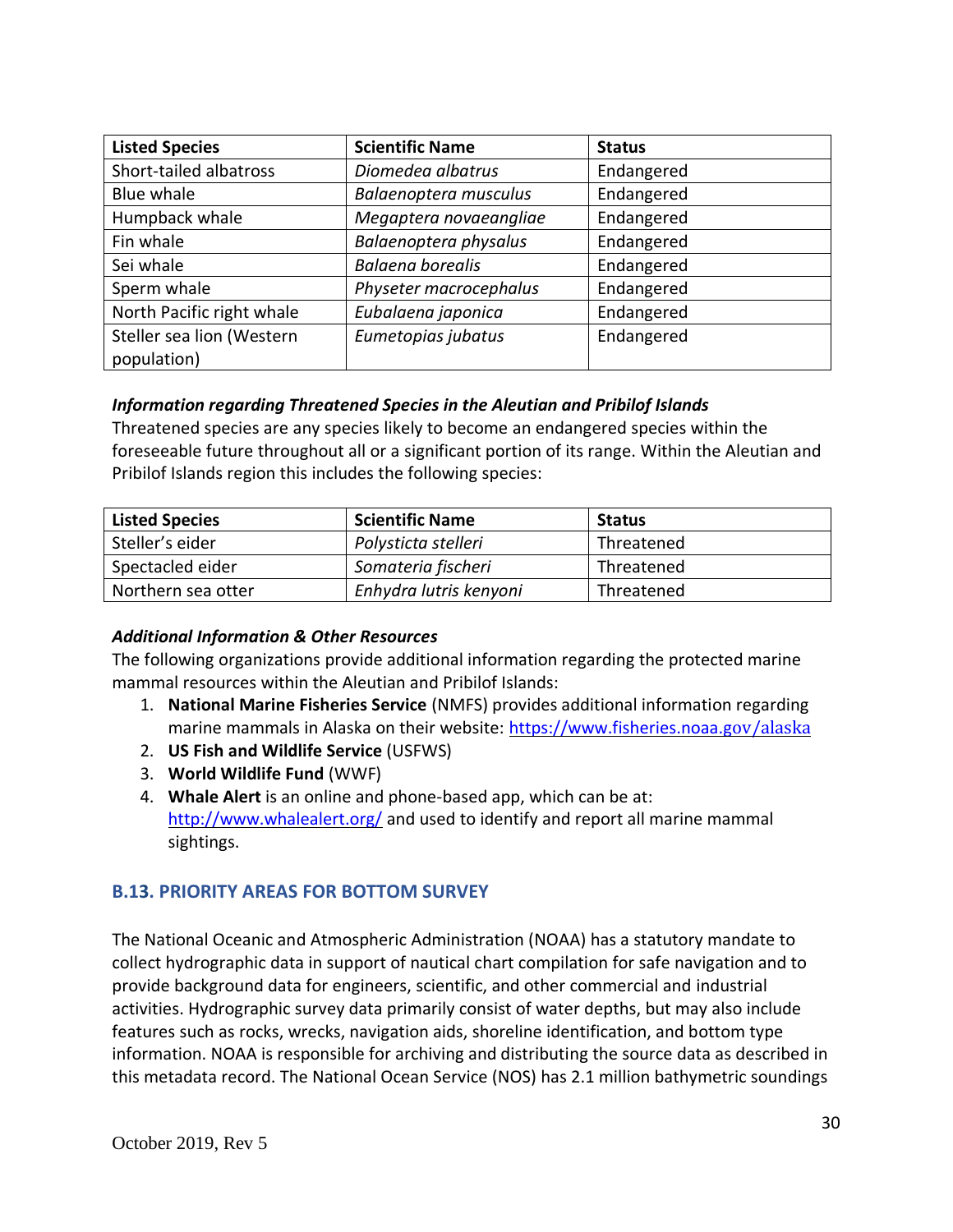extending 1,900 km along the Aleutian Islands from Unimak Island in the east to the Russian border in the west and ranging approximately 500 km north of the central Aleutians to Petrel and Bowers Banks, and also the surrounding deep waters of the southeastern Bering Sea.

These bathymetry data are available from the National Center for Environmental Information (NCEI): [http://www.ngdc.noaa.gov,](http://www.ngdc.noaa.gov/) which archives and distributes data that were originally collected by the NOS and others.

The development of a list of priority areas for new hydrographic surveys is an on-going process as areas are identified by local pilots, mariners, NOAA, the USCG and other users of the Aleutian Islands waters. A Navigation Workgroup will be the point of contact for the gathering and prioritization of areas identified for new bottom surveys before presenting AIWSC recommendations to NOAA.

#### **B.14. SHIP-TO-SHIP TRANSFERS (Lightering)**

During the Aleutian Islands Risk Assessment (AIRA), offshore and nearshore ship-to-ship transfer of non-persistent petroleum products from tank vessels to barges or smaller vessels was rare and not identified as an activity of concern. However, since the conclusion of the AIRA, ship-to-ship transfers in the Aleutian Islands have increased and reflect a shift in the fuel delivery model to remote villages in Western Alaska. Although this operational activity in the Aleutian Islands has not resulted in a known oil spill, the potential for a spill into nearshore waters adjacent to highly sensitive environmental and economic resources is of concern.

Vessel operators conducting ship-to-ship transfers, commonly referred to as "lightering," must adhere to U.S. Coast Guard and ADEC regulatory requirements. These requirements include approved vessel response plans (VRP), oil spill prevention and response plans, and ship-to-ship (STS) operations plans.

Vessel operators conducting ship-to-ship transfers must submit a lightering plan to the USCG Captain of the Port (COTP) – Western Alaska, complete a Declaration of Inspection prior to conducting the transfer, and provide information associated with on-scene oil spill response capabilities. The lightering operation must ensure a vessel/barge meeting the Western Alaska Alternative Planning Criteria for tank vessel and secondary cargo carriers has a valid Vessel Response Plan and certain equipment for on board response resources.<sup>2</sup>

Coast Guard Marine Safety Information Bulletin 07-13 and a sample lightering notification form can be found on the U.S. Coast Guard Homeport webpage: [https://homeport.uscg.mil/port-directory/western-alaska-\(anchorage\)](https://homeport.uscg.mil/port-directory/western-alaska-(anchorage))

 $<sup>2</sup>$  The vessel/barge may also be a signatory to the Alaska Petroleum Distributors and</sup> Transporters (APD&T) APC Agreement for compliance.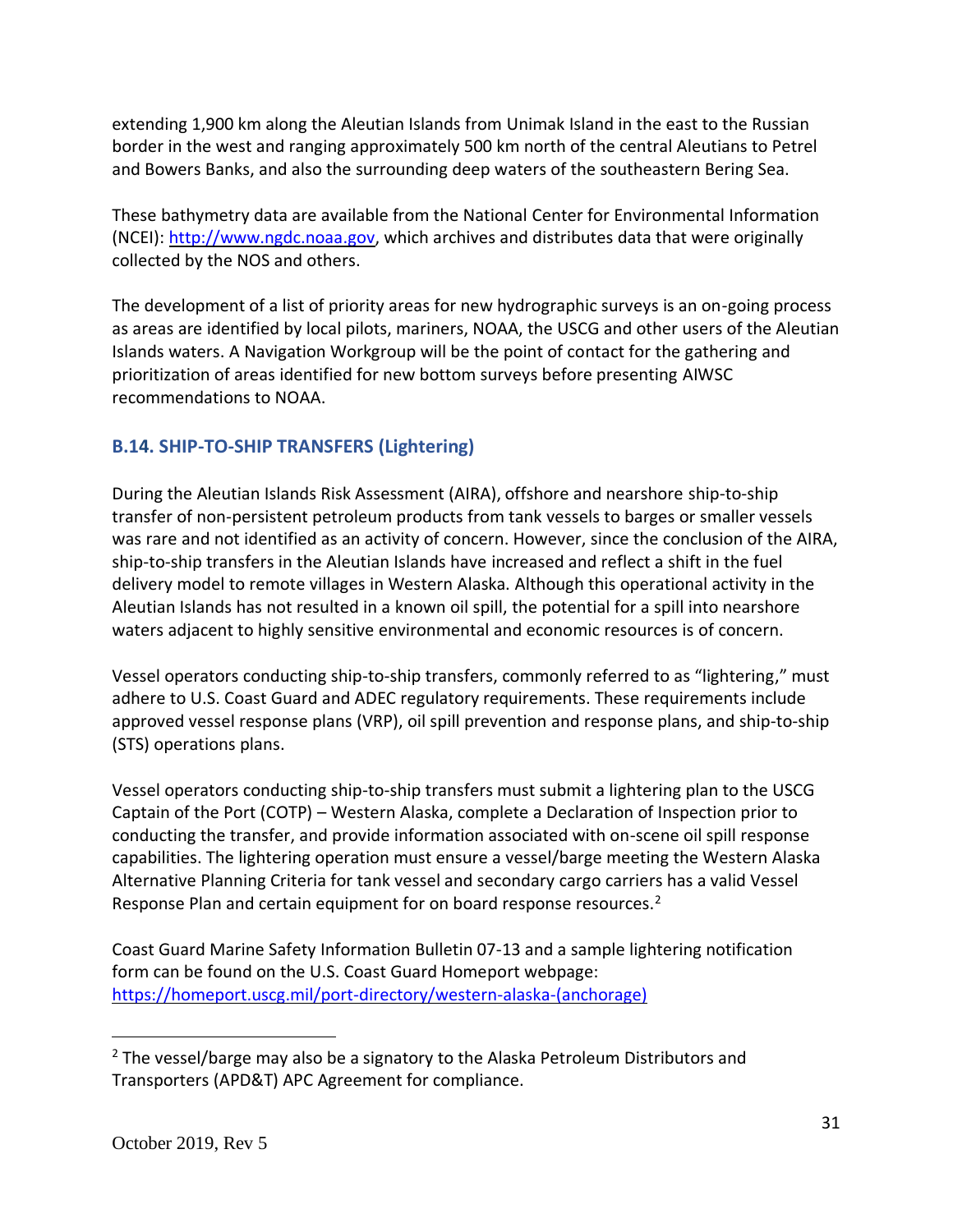Lightering notification forms should be submitted to the USCG Sector Anchorage Waterways Management Division: [Anchorage.Waterways@uscg.mil](mailto:Anchorage.Waterways@uscg.mil)

#### **B.15. ABANDONED & DERELICT VESSELS**

Derelict vessels in navigable waters may pose hazards to the marine environment or to the safe navigation of vessels. A federal response (Coast Guard or Corps of Engineers) may be undertaken to address a derelict vessel blocking a navigational channel or with oil or chemicals on board and in threat of sinking and causing environmental harm. Response to derelict vessels not meeting these criteria may be addressed by local, state, and federal partners as resources permit or by private parties. In cases where oil and/or chemicals are present on the vessel and the vessel presents a threat of sinking or otherwise causing a release of oil or chemicals into the marine environment the Oil Spill Liability Trust Fund (Fund) may be accessed to fund a response that prevents or mitigates the environmental threat. A private party that takes action to prevent the threat of environmental harm may seek reimbursement from the Fund for costs incurred.

The State of Alaska has established a Joint Agency Vessel of Concern Reporting Form that can be used to initiate an assessment and determination on the actions that may be taken for a derelict vessel not presenting an immediate threat. A copy of this form is available from Coast Guard Sector Western Alaska and the Alaska Department of Environmental Conservation via the following link: [ADEC-ak-voc-reporting-form](https://www.google.com/url?q=http://dec.alaska.gov/media/1150/ak-voc-reporting-form-20141.pdf&sa=U&ved=0ahUKEwiBgPeY4YThAhWHvJ4KHZhnCs0QFggEMAA&client=internal-uds-cse&cx=012401256277049822977:gkgyj818gpc&usg=AOvVaw2VfXcQ0_Ni8bWvpZd9zuYF)

If the situation presented by a derelict vessel requires immediate attention to prevent a hazard to other vessels or environmental harm, contact the Coast Guard's 24-hour watch center at (907) 428-4100.

State legislation was passed in 2018 (SB92) that elevates the capabilities of the State to take action to address derelict and abandoned vessels, including required funding. This provides another avenue to pursue when there is no oil, chemicals or hazardous materials on an abandoned vessel.

#### **B.16. MEDICAL TRANSFERS**

There are few medical facilities in the Aleutian Islands, and facilities that exist provide primary care and emergency services. Patients with serious medical problems requiring hospital services are transported to Anchorage or Seattle, Washington for treatment.

#### **B.16.1. Transport of Sick or Injured Crew Member to Shore**

When a crew member becomes ill or is injured, and requires shore-based medical attention, transportation from the vessel to shore can take place by helicopter or by vessel. An accident or